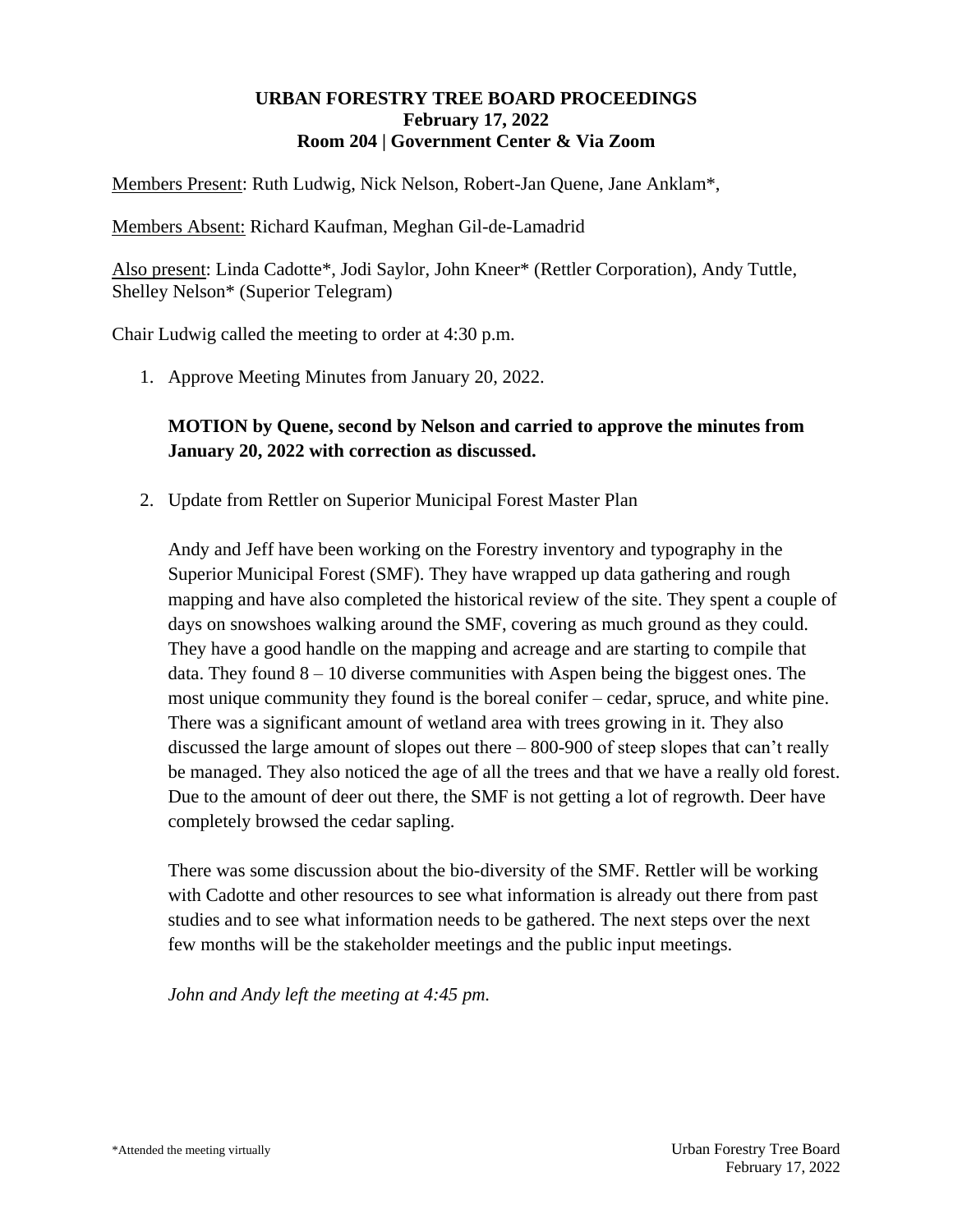- 3. WisDNR State Natural Area Strategy <https://widnr.widen.net/s/28dhpklwcm/nh0401>
	- a. Review pages  $23 64$

Board members discussed the final portion of this document. Nick Nelson noted that Rettler had pointed out the large amount of deer browse out there and the graph in this document showed an explosion of the deer population in our area. That will be an important part of managing the SMF.

Discussion ensued on the importance of maintaining a health forest and what that could look like. It will be important to see what invasive species are currently out there and have a plan to address those. Creating a new inventory of what is out there will also help us to see how the SMF has changed since the last inventory was completed. Due to the amount of water resources, it would be good to see if the SMF could qualify as an aquatic state natural area. Anklam appreciated the DNR's commitment to the concept of preserving nature's stage versus certain vegetation that is out there. She likes that they are committing to and putting that on top of conservation opportunity area which shows resiliency. Ludwig liked the six guiding principles that they outlined. She appreciated the chance for new education that allows us to change with the SMF and the times.

4. Request approval for Ordinance Change to Allow Permanent Deer Stands and Allow Trail Cameras.

This was presented to the WI Point Committee last week and was approved by them. Currently our ordinance reads that they have to be set up and taken down daily during the season. State and County ordinances allow for them to be set up during the hunting season as long as they are properly identified with name, contact info and DNR number. There are designated areas within the City that can be hunted. One of the strategies for the SMF would be to encourage more/better harvesting of deer and this modification of the ordinance will be helpful for that. This new verbiage matches the State and County regulations. Cadotte shared that there is currently nothing specific in the City ordinance right now for cameras, but she receives a lot of calls about it, this adds some language to also allow for trail cameras.

## **MOTION by Quene, second by Nelson and carried to approve the Ordinance Change to Allow Permanent Deer Stands and Allow Trail Cameras.**

- 5. Arbor Day Celebration
	- a. Invasive Species Outreach

Cadotte reached out to the State Forester and gave a brief overview of what the tree board is looking at doing with Arbor Day/Invasive Species outreach and he thought it would qualify for our Tree City requirements. She suggested a meeting with a smaller sub-committee to plan this out as our next meeting for the tree board is not scheduled until May, which is after Arbor Day. Board members can also send emails with information and ideas for Arbor Day if they would like. Cadotte will send out a doodle poll and anyone who is interested can let her know.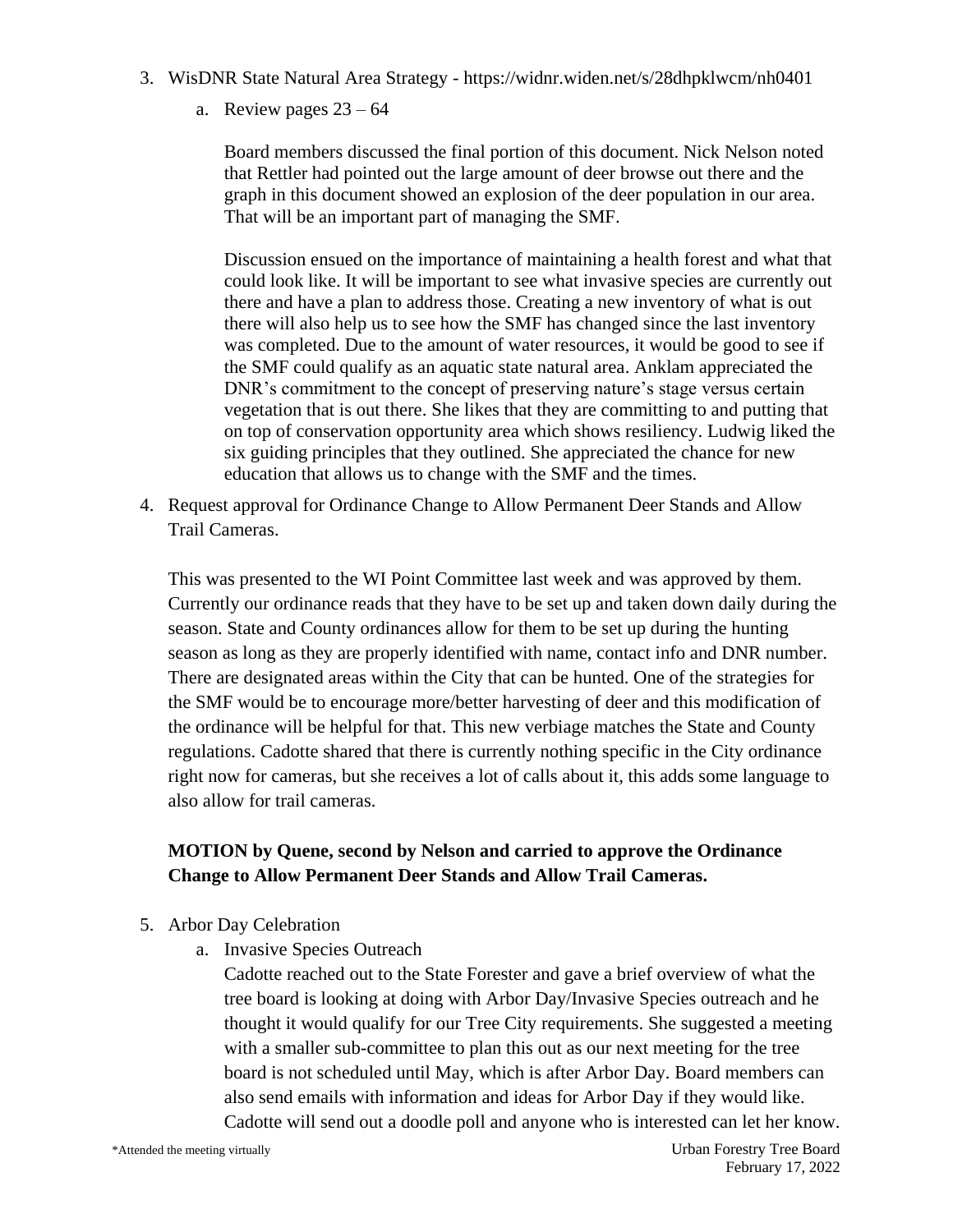- 6. Director's & Superintendent's Reports
	- a. Had an initial meeting for the Tree Inventory update with Davey. Their team will be on site and wrap up the inventory in April.
	- b. WI Tree City USA Program the DNR is currently conduction a tree ordinance audit for all communities. Cadotte reviewed our ordinances and we are looking very good and meet the standards they are reviewing.
	- c. We got confirmation that we did receive our 2021 Tree City status and were encouraged to apply for a growth award in 2022 due to all of the work being done around the SMF.
	- d. Cadotte has a meeting set next week to talk with representatives from the WI DNR about the Urban Forestry Grant.
	- e. The certified arborists from the parks crew will be at the WI Arborist Association meeting next week.
	- f. Trees are on order and should arrive in April. The big planting for this year will be at Barker's Island for the Sustain Our Great Lakes project.
- 7. Future Agenda Items
	- a. Update on Davey Tree inventory and assessment
	- b. Arbor Day recap
	- c. Tribute Tree planting schedule/plaques
	- d. Update on SMF Master Plan
- 8. Confirm next meeting date: May 19, 2022 at 4:30pm

Councilor Ludwig announced the meeting adjourned at 5:15 p.m.

## **Minutes submitted to the Council Meeting of March 1, 2022.**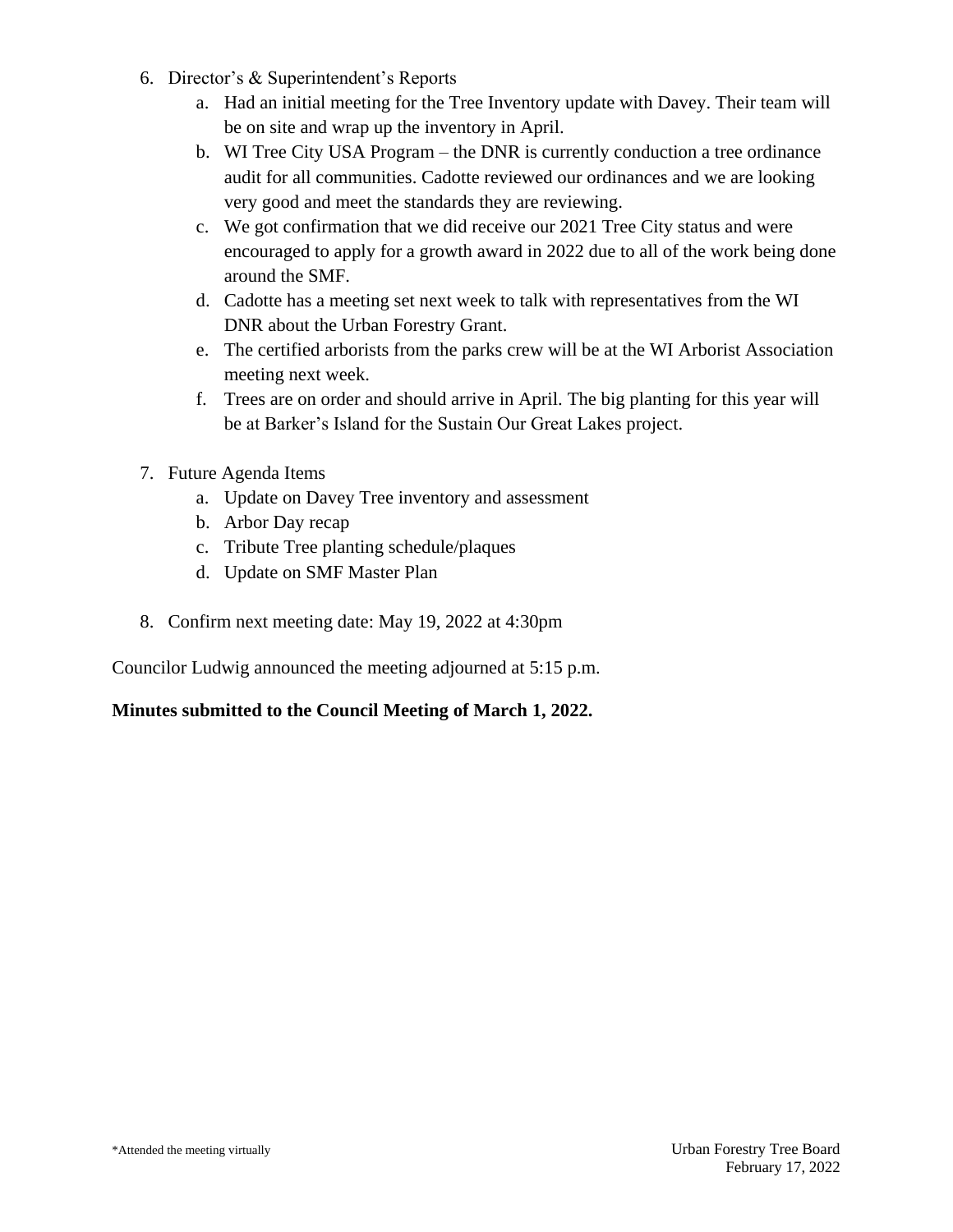#### DIVISION 2. - ARCHERY HUNTING

Sec. 86-94. - Archery hunting areas and seasons.

- (a) The provisions of section 86-74 notwithstanding, archery hunting for deer using a bow and arrow or crossbow is permitted in the City of Superior by anyone holding a valid WDNR-issued license during the state-allowed deer hunting season(s) in the following locations:
	- (1) *Allouez Area:*
		- a. *Section 1:* Commencing at the intersection of E 11th St and 31st Ave. E go 981 feet S41°38'39"E to the point of beginning. Then go 666 feet N 48°43'21" E then go 1,481 feet S 39°56'04" E, then go 3,360 feet S 48°52'14" W to Nemadji River. Follow Nemadji River south 660 feet S 1°25'56" E, then 549 feet S 29°08'16" W, then go 1,052 feet S 40°57'56" E, then go 4,817 feet S 47°59'22" W to the Nemadji River. Then follow the river north to a point that is 5,457 feet S 48°43'21" W from the point of beginning.
		- b. *Section 2.* Commencing at the intersection of Woodlawn Rd. and 42 Ave. E being the point of beginning. Then going 546 feet S 48°31'56" W along 42N Ave. E, then go 1,910 feet N 87°42'54" W to the Nemadji River. Follow the south side of the Nemadji River, north to the Woodlawn Rd. Bridge. Then go southeast along Woodlawn Rd. to point of beginning.
		- c. *Section 3.* Commencing at the south side of the Woodlawn Rd. Bridge being the point of beginning. Then go 437 feet S 47°03'28" E, then go 880 feet N 47°56'54" E to the Nemadji River. Follow the south side of the river north back to the Woodlawn Rd. Bridge. 437 feet S 47°03'28" E along Woodlawn Rd. then go 880 feet N 47°56'54" E to the Nemadji River follow the south side of the Nemadji River north to the Woodlawn Rd. Bridge.
	- (2) *Hog Island:* Area in its entirety.
	- (3) *Itasca Area:* Commencing at the intersection of County Hwy. E and City Limits Road go about 2,516.36 feet N 89°25'58" W, then go 1,300.30 feet N 1°13'33" E to point of beginning. Then go 6,107 feet S 89°35'30" E, then go 6,198 feet S 49°40'30" W then go 2,102 feet N 1°19'49" W then go 1,338 feet N 51°11'14" W, then go 1,199 feet N 15°44'22" W to point of beginning.
	- (4) *The Municipal Forest Area:* Starting at Hwy. 105, one-quarter mile west of Elmira Ave., thence north along Elmira Ave. to one-quarter mile south of N 28th St., thence west along N 28th St. to Billings Dr., thence south along Billings Dr. to Kimball's Bay, thence along the shore lines of Dwight's Point, Chases Point, and the St. Louis River to the west city limits, thence south along the city limits to a point that is one-quarter mile north of Hwy. 105 thence east parallel with Hwy. 105 to the point of beginning.
	- (5) *Wisconsin Point Area:* Starting at the southeast city limits corner north to the shoreline of Lake Superior, thence west along the shoreline to the base of Wisconsin Point, thence west across Wisconsin Point along the Allouez Bay shoreline to one-half mile from Hwy. 2-53, thence south along Hwy. 2-53 to the city limits and thence east along the city limits to the point of beginning. Excluding a one-quarter mile boundary around the city landfill property.
	- (6) *Parkland Annex Area: Section 1* (The entire area known as the Parkland Annex, south of City Limits Road and north of County Road Z). Commencing at the northwest corner of said section 9; thence S 00°32'25" W along the west line of said section 9 for a distance of 2,617.88 feet to the west quarter corner of said section 9; thence S 00°37'35" W, continuing along the west line of said section 9, for a distance of 2,575.39 feet to a point on the north right-of-way line of County Trunk Highway Z; thence N 89°57'18" E for a distance of 2,673.29 feet along the north right-of-way line of County Trunk Highway Z to a point at the intersection of the east line of the SW one-quarter of said section 9 and the north right-of-way line of Country Trunk Highway Z; thence N 89°57'28" E for a distance of 922.52 feet to a point at the intersection of the north right-of-way line of County Trunk Highway Z and the westerly right-of-way line of Grand Avenue; thence N 41°10'32" W for a distance of 2,246.89 feet along the westerly right-of-way line of Grand Avenue to a point; thence N 47°06'41" E for a distance of 40.02 feet to a point on the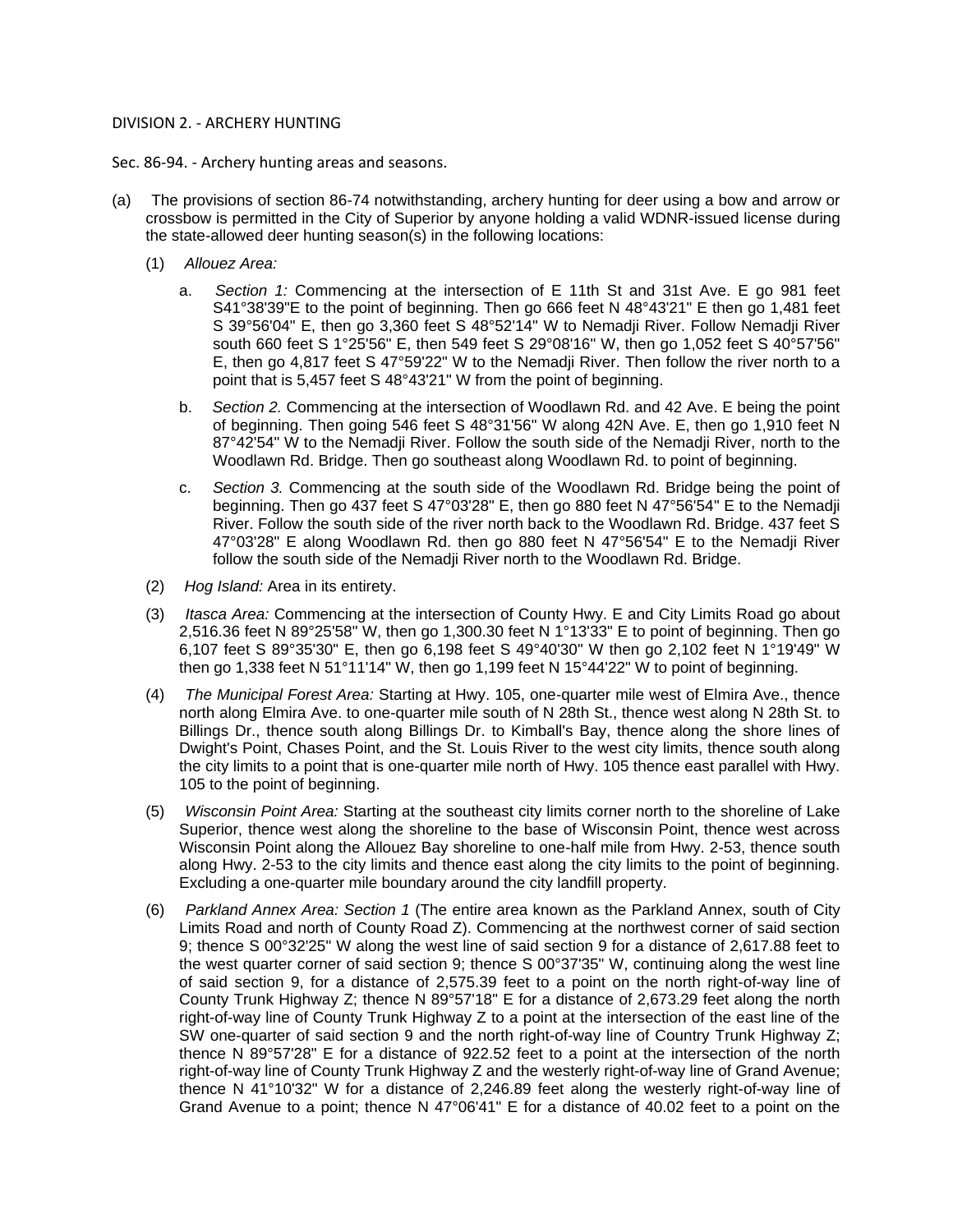centerline of Grand Avenue; thence N 41°10'32" W along the centerline of Grand Avenue for a distance of 1,717.56 feet to a point at the intersection of the centerline of the interstate transfer railroad (Duluth, Missabe & Iron Range Railway) right-of-way and the centerline of Grand Avenue; thence N 00°32'25" E for a distance of 2,187.36 feet to the north section line of section 9 (centerline of City Limits Road); thence S 89°30'57" W for a distance of 982.86 feet along the north section line of section 9 to the point of beginning.

- (8) *Murphy Oil Hunting Site #5.* East of Hill Avenue. These survey courses are mathematically derived from an existing GIS feature not from a field survey. commencing from the intersection of Kirk Rolson St. and Hill Ave. go south about 150 feet and east about 300 feet to p.o.b.; then go N 01-08-45 E 1,334.97 feet; then N 49-07-01 E 1,031.72 feet; then N 41-46-47 W 609.837 feet; then S 88-24-32 E 961.354 feet; then S 40-40-24 E 3,973.84 feet; then S 49-28-29 W 1,339.81 feet; then N 41-30-52 W 3,012.47 feet; then S 49-09-37 W 1,237.49 feet to p.o.b. Fence is patrolled, stay 150 yards away.
- (9) *Murphy Oil Hunting Site #6.* West of Hill Avenue. These survey courses are mathematically derived from an existing GIS feature and are not from a field survey. Commencing from the intersection of Kirk Rolson St. and Hill Ave. go south about 300 feet and west about 300 feet to p.o.b.; then go S 00-30-07 E 2,246.47 feet; then N 40-50-49 W 1,395.81 feet; then N 00-04-08 W 1,199.33 feet; then S 89-26-08 E 894.72 feet to the p.o.b.
- (10) *Enbridge Inc. Hunting.* These survey courses are mathematically derived from an existing GIS feature not from a field survey. Commencing at the NW corner intersection of Hill Ave. and Stinson Ave. going N 48°38'01" E 800 feet; N 00°25'24" E 2,028 feet; N 41°06'39" W 886 feet; S 48°44'32" W 889 feet; S 00°43'10" W 2,081 feet; S 1°03'42" E 650 feet; N 48°38'19" E 128 feet; S 41°14'57" E 203 feet; to point of beginning.
- (11) *Clough Island.* Area in its entirety.
- (b) The above provisions notwithstanding, it shall be illegal to hunt anywhere within 100 yards from any house, building, railroad track, airplane runway or taxiway, road, trail or public street. This section shall not be interpreted as permitting hunting on property other than that as noted above without the owner's prior consent.
- (c) The restriction does not apply if the person who owns the land on which the building is located allows the hunter to hunt within the specified distance of the building.
- (d) A person who hunts with a bow and arrow or crossbow must discharge the arrow or bolt from the respective weapon toward the ground.

(Code 1971, § 23-53; Ord. No. O04-3493, § 1, 8-3-2004; Ord. No. O05-3509, § 1, 3-1-2005; Ord. No. O09-3680, § 1, 1-6-2009; Ord. No. O13-3826, § 1, 3-5-2013; Ord. No. O14-3869, § 1, 3-4-2014; Ord. No. O14-3874, § 1, 4-15-2014)

Sec. 86-95. - Permits required.

No person shall archery hunt for deer within the city without carrying on his or her person a current permit issued by the city. No permit shall be issued to any person convicted of a violation of section 86-74 of the Code, or any laws of the state governing hunting. The permit shall expire at the end of each calendar year or at such other time as determined by the parks and recreation department.

(Code 1971, § 23-54)

Sec. 86-96. - Tree stands.

No person may construct, occupy or use any elevated scaffold or other elevated device for hunting except portable tree stands may be used where hunting is otherwise permitted by this division, provided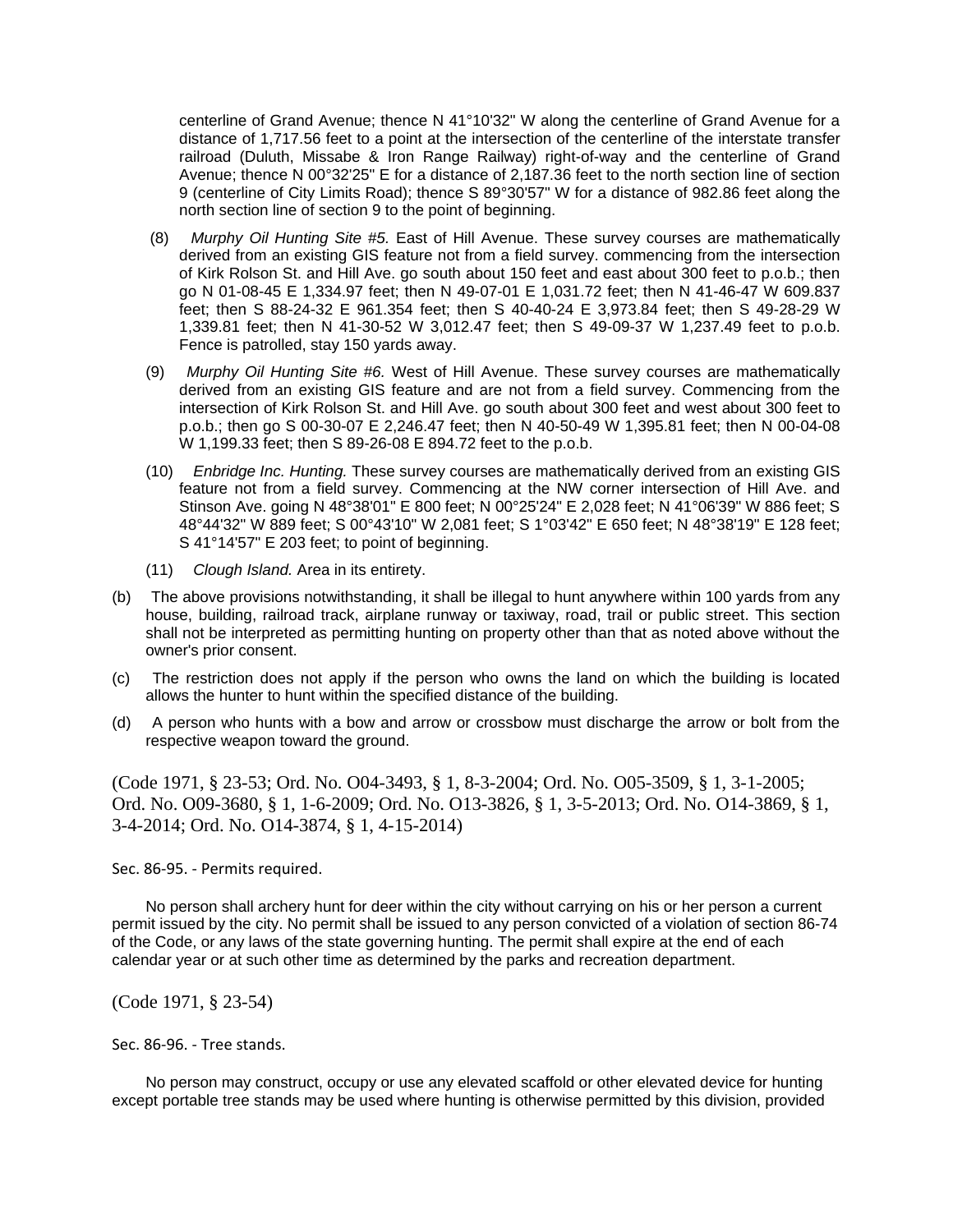they are completely removed each day at the close of hunting hours. Such removal is exempt for active members of the Wisconsin Whitetail Bowhunters Association during approved deer reduction (abatement) efforts in designated deer reduction areas. No person may cause damage to trees by the placement or erection of such portable tree stands for hunting by any other manner while hunting from a tree or preparing to hunt from a tree.

(Code 1971, § 23-54; Ord. No. O07-3615, § 1-16-2007)

Secs. 86-97—86-120. - Reserved.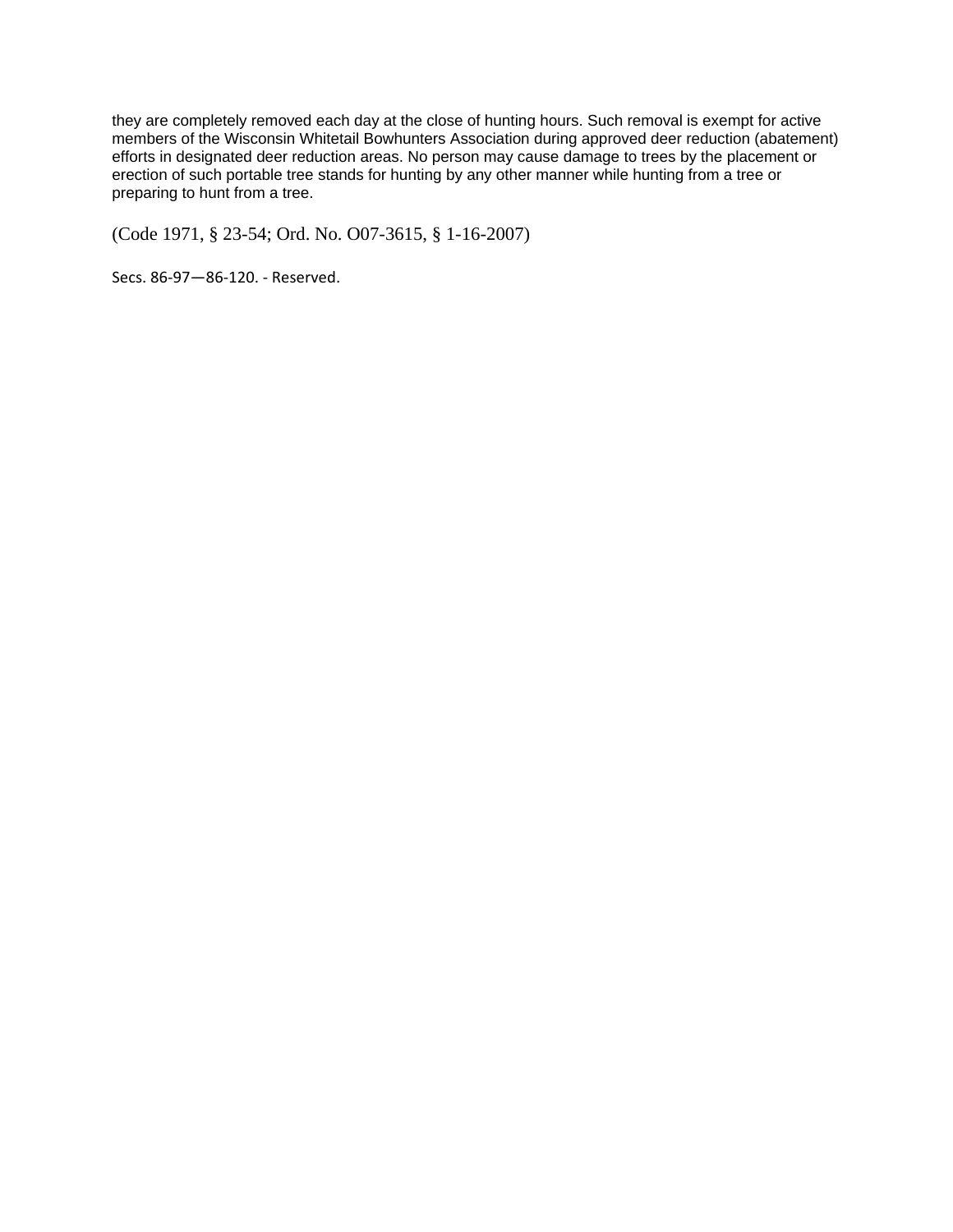# *DIVISION 2. ARCHERY HUNTING*

### **Sec. 86‐94. Archery hunting areas and seasons.**

- (a) The provisions of section 86‐74 notwithstanding, archery hunting for deer using a bow and arrow or crossbow is permitted in the City of Superior by anyone holding a valid WDNR‐issued license during the state-allowed deer hunting season(s) in the following locations:
	- (1) *Allouez Area:*
		- a. *Section 1:* Commencing at the intersection of E 11th St and 31st Ave. E go 981 feet S41°38'39"E to the point of beginning. Then go 666 feet N 48°43'21" E then go 1,481 feet S 39°56'04" E, then go 3,360 feet S 48°52'14" W to Nemadji River. Follow Nemadji River south 660 feet S 1°25'56" E, then 549 feet S 29°08'16" W, then go 1,052 feet S 40°57'56" E, then go 4,817 feet S 47°59'22" W to the Nemadji River. Then follow the river north to a point that is 5,457 feet S 48°43'21" W from the point of beginning.
		- b. *Section 2.* Commencing at the intersection of Woodlawn Rd. and 42 Ave. E being the point of beginning. Then going 546 feet S 48°31'56" W along 42N Ave. E, then go 1,910 feet N 87°42'54" W to the Nemadji River. Follow the south side of the Nemadji River, north to the Woodlawn Rd. Bridge. Then go southeast along Woodlawn Rd. to point of beginning.
		- c. *Section 3.* Commencing at the south side of the Woodlawn Rd. Bridge being the point of beginning. Then go 437 feet S 47°03'28" E, then go 880 feet N 47°56'54" E to the Nemadji River. Follow the south side of the river north back to the Woodlawn Rd. Bridge. 437 feet S 47°03'28" E along Woodlawn Rd. then go 880 feet N 47°56'54" E to the Nemadji River follow the south side of the Nemadji River north to the Woodlawn Rd. Bridge.
	- (2) *Hog Island:* Area in its entirety.
	- (3) *Itasca Area:* Commencing at the intersection of County Hwy. E and City Limits Road go about 2,516.36 feet N 89°25'58" W, then go 1,300.30 feet N 1°13'33" E to point of beginning. Then go 6,107 feet S 89°35'30" E, then go 6,198 feet S 49°40'30" W then go 2,102 feet N 1°19'49" W then go 1,338 feet N 51°11'14" W, then go 1,199 feet N 15°44'22" W to point of beginning.
	- (4) *The Municipal Forest Area:* Starting at Hwy. 105, one‐quarter mile west of Elmira Ave., thence north along Elmira Ave. to one‐quarter mile south of N 28th St., thence west along N 28th St. to Billings Dr., thence south along Billings Dr. to Kimball's Bay, thence along the shore lines of Dwight's Point, Chases Point, and the St. Louis River to the west city limits, thence south along the city limits to a point that is one‐quarter mile north of Hwy. 105 thence east parallel with Hwy. 105 to the point of beginning.
	- (5) *Wisconsin Point Area:* Starting at the southeast city limits corner north to the shoreline of Lake Superior, thence west along the shoreline to the base of Wisconsin Point, thence west across Wisconsin Point along the Allouez Bay shoreline to one‐half mile from Hwy. 2‐53, thence south along Hwy. 2‐53 to the city limits and thence east along the city limits to the point of beginning. Excluding a one‐quarter mile boundary around the city landfill property.
	- (6) *Parkland Annex Area:Section 1* (The entire area known as the Parkland Annex, south of City Limits Road and north of County Road Z). Commencing at the northwest corner of said section 9; thence S 00°32'25" W along the west line of said section 9 for a distance of 2,617.88 feet to the west quarter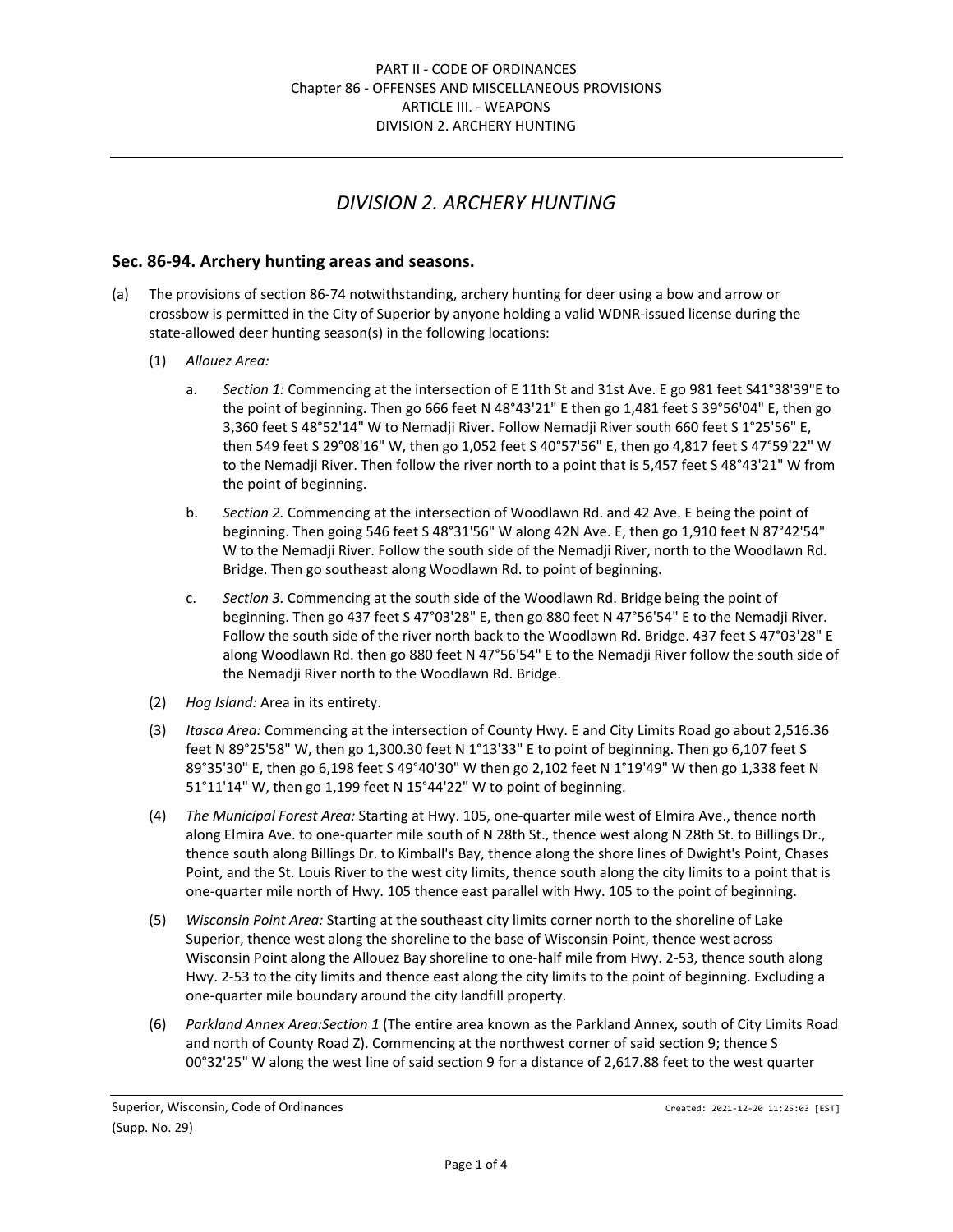corner of said section 9; thence S 00°37'35" W, continuing along the west line of said section 9, for a distance of 2,575.39 feet to a point on the north right-of-way line of County Trunk Highway Z; thence N 89°57'18" E for a distance of 2,673.29 feet along the north right‐of‐way line of County Trunk Highway Z to a point at the intersection of the east line of the SW one-quarter of said section 9 and the north right‐of‐way line of Country Trunk Highway Z; thence N 89°57'28" E for a distance of 922.52 feet to a point at the intersection of the north right‐of‐way line of County Trunk Highway Z and the westerly right‐of‐way line of Grand Avenue; thence N 41°10'32" W for a distance of 2,246.89 feet along the westerly right-of-way line of Grand Avenue to a point; thence N 47°06'41" E for a distance of 40.02 feet to a point on the centerline of Grand Avenue; thence N 41°10'32" W along the centerline of Grand Avenue for a distance of 1,717.56 feet to a point at the intersection of the centerline of the interstate transfer railroad (Duluth, Missabe & Iron Range Railway) right‐of‐way and the centerline of Grand Avenue; thence N 00°32'25" E for a distance of 2,187.36 feet to the north section line of section 9 (centerline of City Limits Road); thence S 89°30'57" W for a distance of 982.86 feet along the north section line of section 9 to the point of beginning.

- (7) Reserved.
- (8) *Murphy Oil Hunting Site #5.* East of Hill Avenue. These survey courses are mathematically derived from an existing GIS feature not from a field survey. commencing from the intersection of Kirk Rolson St. and Hill Ave. go south about 150 feet and east about 300 feet to p.o.b.; then go N 01-08-45 E 1,334.97 feet; then N 49‐07‐01 E 1,031.72 feet; then N 41‐46‐47 W 609.837 feet; then S 88‐24‐32 E 961.354 feet; then S 40‐40‐24 E 3,973.84 feet; then S 49‐28‐29 W 1,339.81 feet; then N 41‐30‐52 W 3,012.47 feet; then S 49‐09‐37 W 1,237.49 feet to p.o.b. Fence is patrolled, stay 150 yards away.
- (9) *Murphy Oil Hunting Site #6.* West of Hill Avenue. These survey courses are mathematically derived from an existing GIS feature and are not from a field survey. Commencing from the intersection of Kirk Rolson St. and Hill Ave. go south about 300 feet and west about 300 feet to p.o.b.; then go S 00‐30‐07 E 2,246.47 feet; then N 40‐50‐49 W 1,395.81 feet; then N 00‐04‐08 W 1,199.33 feet; then S 89‐26‐08 E 894.72 feet to the p.o.b.
- (10) *Enbridge Inc. Hunting.* These survey courses are mathematically derived from an existing GIS feature not from a field survey. Commencing at the NW corner intersection of Hill Ave. and Stinson Ave. going N 48°38'01" E 800 feet; N 00°25'24" E 2,028 feet; N 41°06'39" W 886 feet; S 48°44'32" W 889 feet; S 00°43'10" W 2,081 feet; S 1°03'42" E 650 feet; N 48°38'19" E 128 feet; S 41°14'57" E 203 feet; to point of beginning.
- (11) *Clough Island.* Area in its entirety.
- (b) The above provisions notwithstanding, it shall be illegal to hunt anywhere within 100 yards from any house, building, railroad track, airplane runway or taxiway, road, trail, or public street. This section shall not be interpreted as permitting hunting on property other than that as noted above without the owner's prior consent.
- (c) The restriction does not apply if the person who owns the land on which the building is located allows the hunter to hunt within the specified distance of the building.
- (d) A person who hunts with a bow and arrow or crossbow must discharge the arrow or bolt from the respective weapon toward the ground.

(Code 1971, § 23‐53; Ord. No. O04‐3493, § 1, 8‐3‐2004; Ord. No. O05‐3509, § 1, 3‐1‐2005; Ord. No. O09‐3680, § 1, 1‐6‐2009; Ord. No. O13‐3826, § 1, 3‐5‐2013; Ord. No. O14‐3869, § 1, 3‐4‐2014; Ord. No. O14‐3874, § 1, 4‐15‐2014; Ord. No. O19‐4165, § 1, 9‐3‐2019)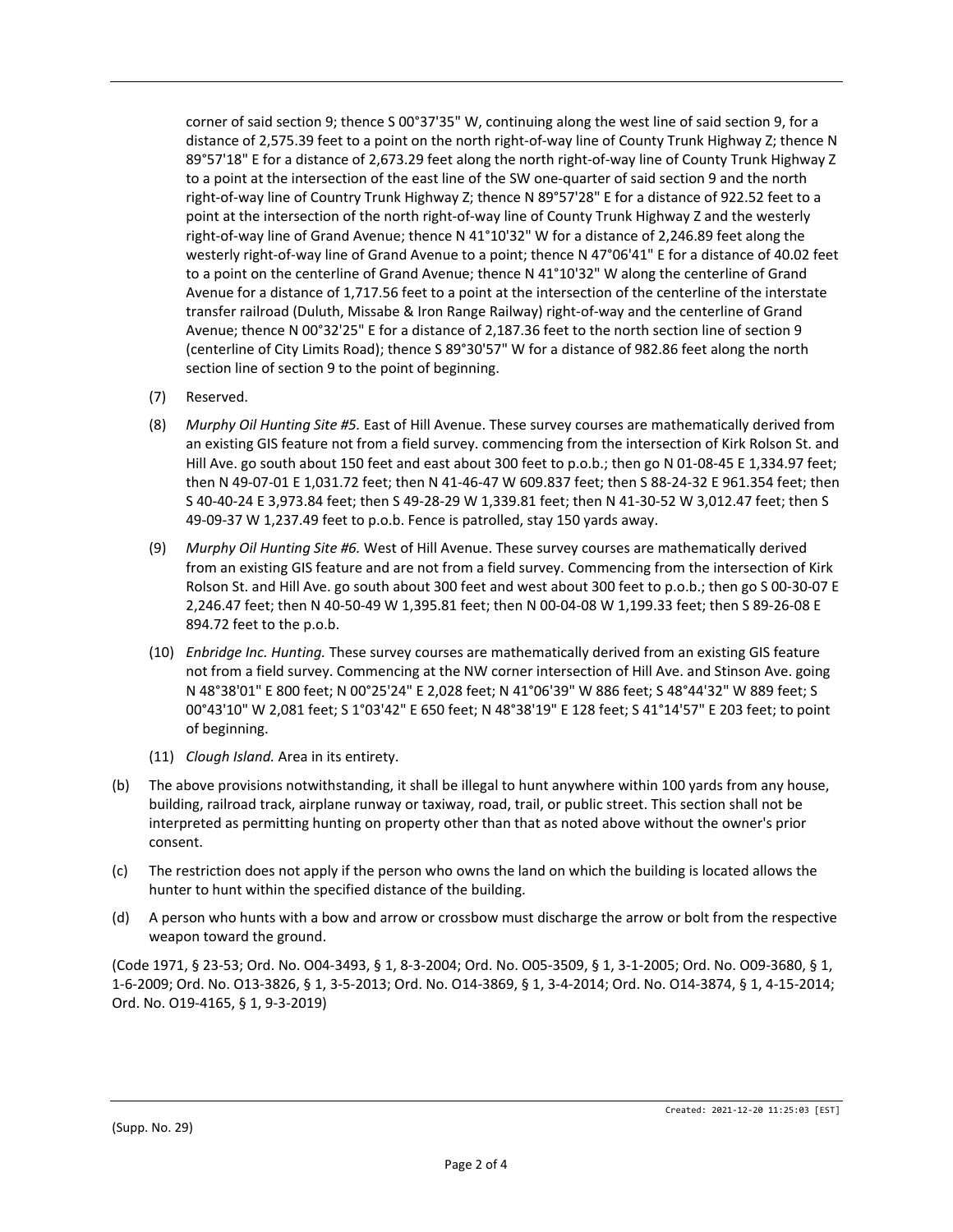### **Sec. 86‐95. Permits required.**

No person shall archery hunt for deer within the city without carrying on his or her person a current permit issued by the city. No permit shall be issued to any person convicted of a violation of section 86‐74 of the Code, or any laws of the state governing hunting. The permit shall expire at the end of each calendar year or at such other time as determined by the parks and recreation department.

(Code 1971, § 23‐54)

#### **Sec. 86‐96. Tree stands.**

No person may construct, occupy or use any elevated scaffold or other elevated device for hunting except portable tree stands may be used where hunting is otherwise permitted by this division, provided they are completely removed each day at the close of hunting hours. Such removal is exempt for active members of the Wisconsin Whitetail Bowhunters Association during approved deer reduction (abatement) efforts in designated deer reduction areas. No person may cause damage to trees by the placement or erection of such portable tree stands for hunting by any other manner while hunting from a tree or preparing to hunt from a tree.

No person or persons shall construct, place, occupy or use the following on lands owned or managed by the City of Superior:

- (a.) A ground blind during any open deer season or special deer hunt with firearms unless a minimum of 144 square inches of solid blaze orange or fluorescent pink material is visible from all directions
- (b.) A tree stand that is not a hang‐on style, self‐climbing style, or a ladder stand style, or which attaches to a tree by any means or device, which penetrates the bark or the bole of the tree.
- (c.) Climbing aids; including, but not limited to, screw in tree steps, landscape spikes, nails, railroad spikes, or bolts.
- (d.) Leave a tree stand, elevated platform or ground blind that does not have the owner's name and address (city and State) or WDNR customer I.D. number attached in such a manner as to be visible and legible to a person on the ground or near the entrance of the ground blind.
- (e.) A tree stand which utilizes artificial shooting lanes created by cutting, brushing, trimming, or otherwise damaging or altering trees, brush, vegetation or terrain.
- (f.) A tree stand which is larger than 52 inches by 36 inches measured at the base, ground blind which measures larger than 7ft X 7ft X 7ft, or elevated platform which the platform measures more than 7ft X 7ft X 7ft.
- $(g.)$  A tree stand, elevated platform or ground blind in the period of February 1 to March 31 and June 1 to August 31 of each calendar year.

Any tree stand, free standing platform or ground blind which is found in violation of this Ordinance shall be confiscated and disposed of at the user's expense by the City of Superior Park Recreation & Forestry Department personnel or the County Sheriff's Department, or their designees.

(Code 1971, § 23‐54; Ord. No. O07‐3615, § 1‐16‐2007)